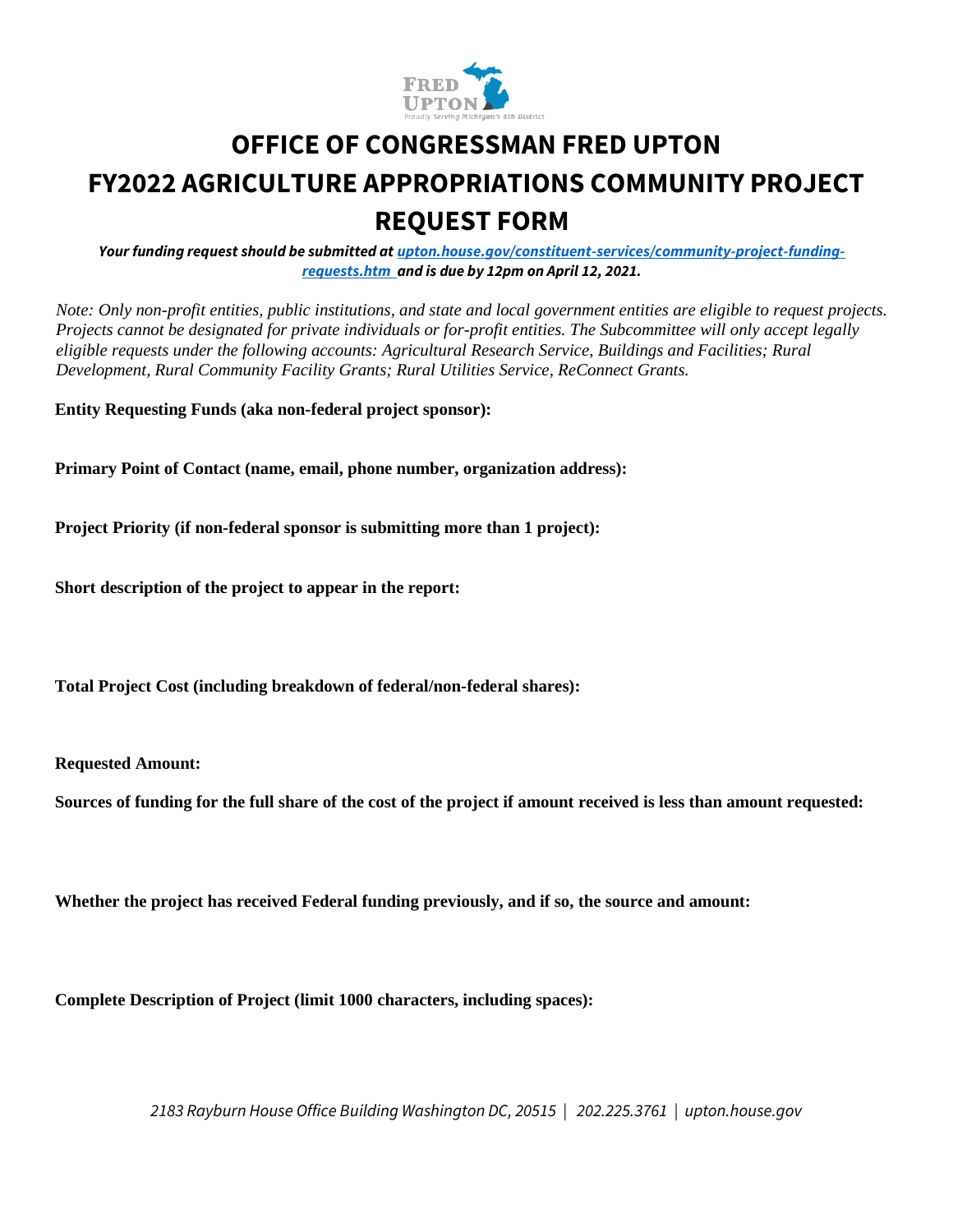**The website address of the proposed recipient:** 

**If there are additional costs necessary to complete the project, have those been secured?** 

**For rural development projects, is the project for an eligible purpose and does it meet all eligibility requirements under current law (Explain how it meets those requirements)?** 

**Does the entity plan to make grants to other entities from the funds provided and if so, to which entities?** 

**Why is the project a priority the community? Briefly explain the community benefits.** 

**Has any funding for the project been included in any presidential budget and if so, how much, in which fiscal year, and in which agency or agencies and program(s)?** 

**Has the project received federal funding before and if so, how much, when, and from which agency or agencies and program(s)?** 

*2183 Rayburn House Office Building Washington DC, 20515 | 202.225.3761 | upton.house.gov*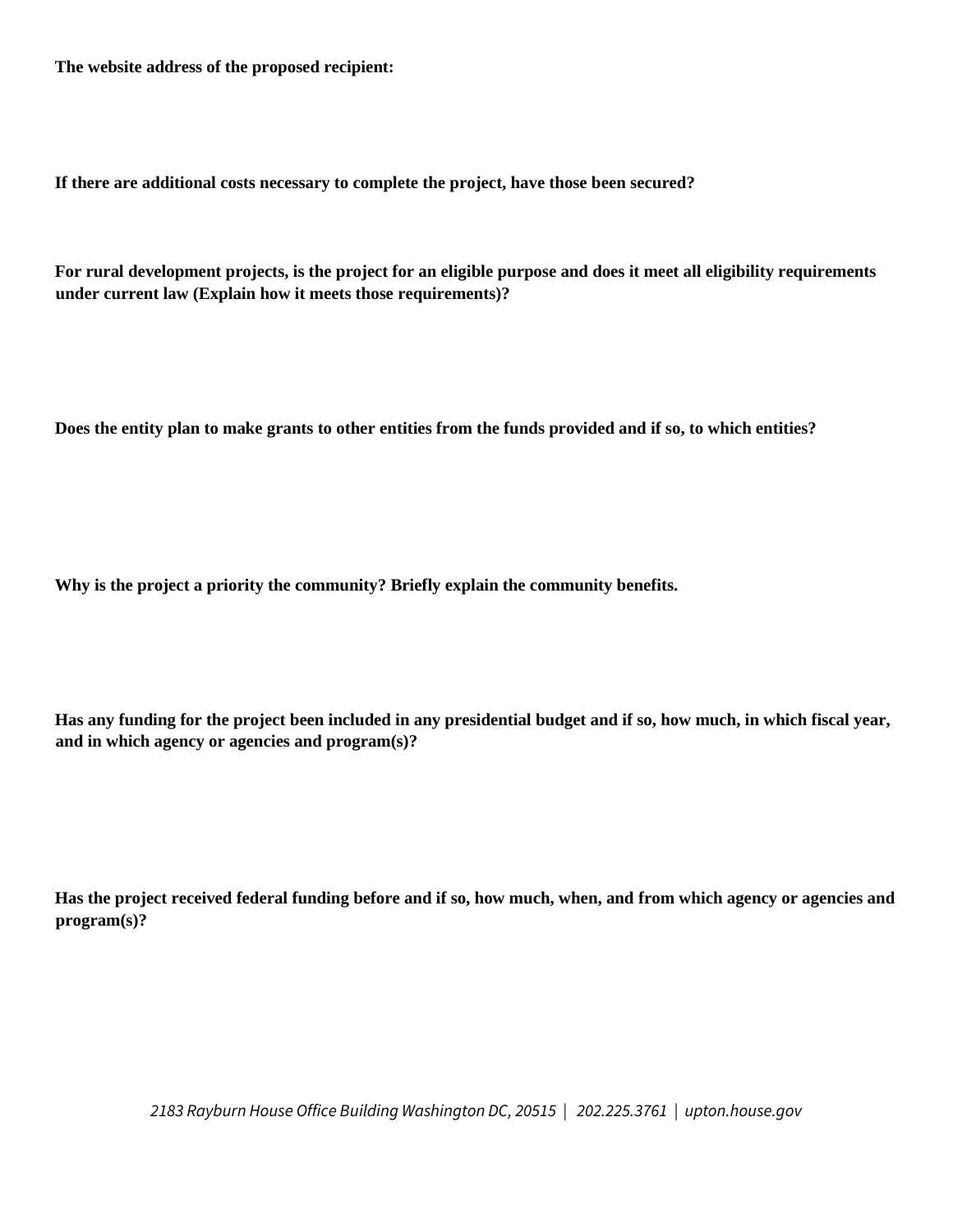**For ARS B&F only, what is the estimated start date of the project? How soon could the feasibility/engineering design phase commence? [mm/yy]** 

**For ARS B&F only, does the project have distinct and separable phases?** 

**For ARS B&F only, what is the estimated completion date of the project? When does completion of construction occur? [mm/yy]** 

**For ReConnect requests, please provide relevant information, such as the number of households, businesses, or farms that would be served, what the performance of the service to be offered will be, and whether healthcare or educational facilities will be served.** 

### **Additional guidance on Community Project Funding requests for eligible accounts:**

#### Department of Agriculture Community Facilities Grants

Grants to purchase, construct, or improve essential community facilities, to purchase equipment, and pay other related project expenses. Essential community facilities include, but are not limited to, healthcare facilities, public facilities, public safety measures, educational services, or other community support services. Examples of eligible projects include; medical or dental clinics, towns halls, courthouses, childcare centers, police or fire departments, public works vehicles, or distance learning equipment. Any project must serve a rural area as specified in 7 CFR 3570.53, and the Member's request must demonstrate community support.

Such requests are also subject to the maximum grant assistance limitations specified in 7 CFR 3570.63(b). Community Facilities grants generally cannot be used to pay initial operating expenses or annual recurring expenses, refinance existing debt, pay interest, build or repair facilities in non-rural areas, or pay for construction costs of facilities that will be used for commercial rental space.

#### Department of Agriculture ReConnect Program

ReConnect broadband pilot grants facilitate broadband deployment in rural areas. Grants funds can be used for the costs of construction, improvement, or acquisition of facilities and equipment needed to provide broadband service to rural areas without sufficient broadband access, defined as 10 Mbps downstream and 1 Mbps upstream. The area must be rural and lack sufficient access to broadband service. A rural area is any area which is not located within: (1) A city, town, or incorporated area that has a population of greater than 20,000 inhabitants; or (2) an urbanized area contiguous and adjacent to a city or town that has a population of greater than 50,000 inhabitants. Sufficient access to broadband is defined as greater than 90% of any rural area in which households have fixed, terrestrial broadband service delivering at least 10 Mbps downstream and 1 Mbps upstream. Mobile and satellite services will not be considered in making the determination of sufficient access to broadband.